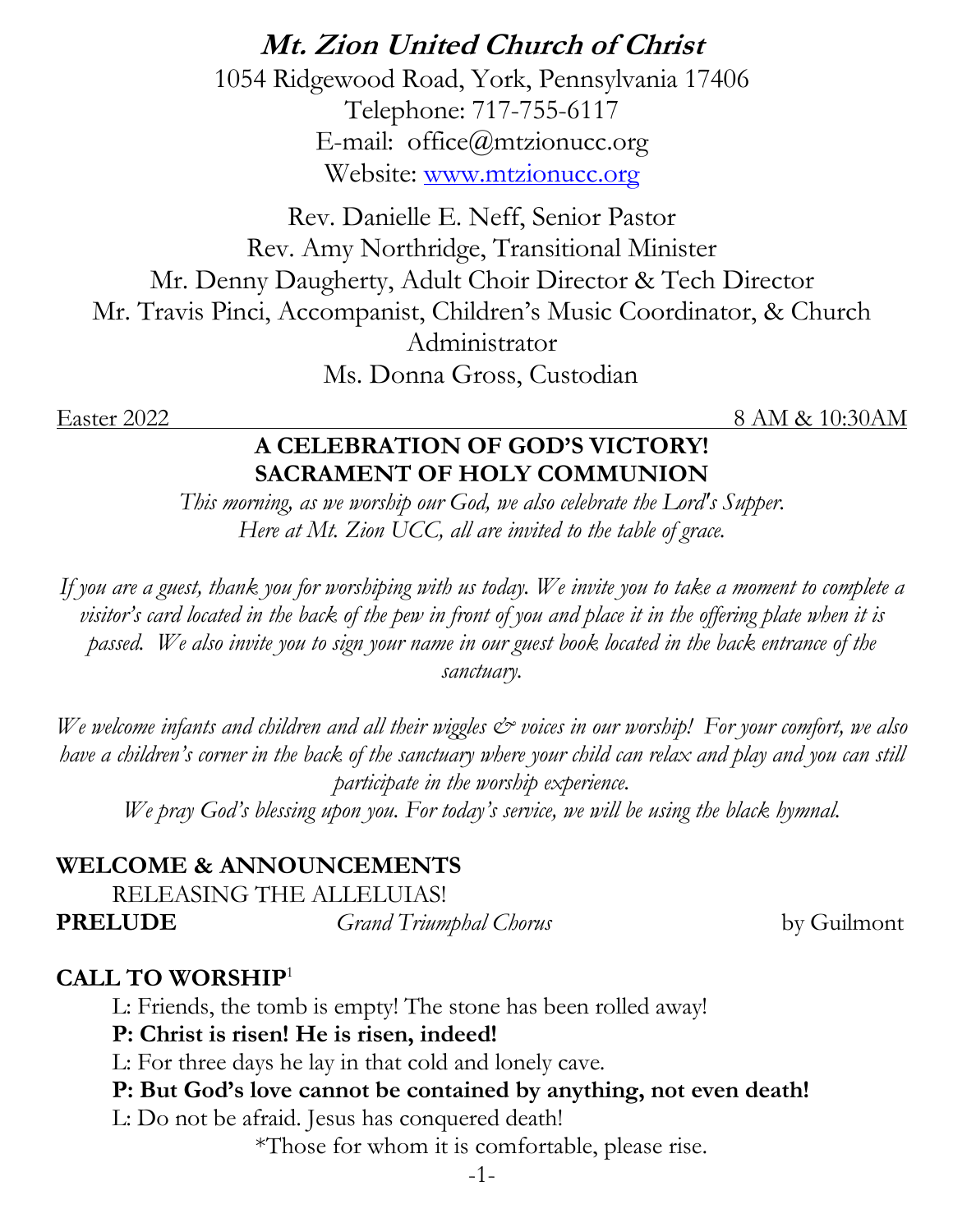**P: We can proclaim with great confidence that God's love rules.**

L: Christ is risen!

**P: He is risen, indeed!**

L: Come, let us worship the Risen Christ!

**P: Alleluia!**

#### **\*OPENING HYMN NO. 240** (black hymnal, see p. 6) *Jesus Christ is Risen Today* **\*TIME OF CONFESSION**

CALL TO CONFESSION PRAYER OF CONFESSION<sup>2</sup>

> **ALL: On this morning of hallelujahs, we must confess how human we are, Emptier of tombs. We haven't done any great evil, but we have failed to do good when we had the chance. We have not intentionally hurt anyone, but we also haven't always offered healing to the broken. We easily accept the witness of the angel in the tomb, but find it difficult to share this good news with our friends and neighbors. Bring us new life, Dazzling God. Where we are tired and stressed, give us the energy to serve your creation; transform our hardened hearts into fountains of grace; forgive us of all the damage we have done, and fill us with the joy of your Spirit. In the name of Jesus Christ, who gives us new life, we pray.**

ASSURANCE OF PARDON

ACT OF PRAISE NO. 310 (UM Hymnal hymnal, refrain, see p. 7)*He Lives* **ALL SING: He lives, he lives, Christ Jesus lives today! He walks with me and talks with me along life's narrow way. He lives, he lives, salvation to impart! You ask me how I know he lives? He lives within my heart.**

#### **CHILDREN'S MESSAGE** (10:30 AM)

**WORSHIP CHOIR ANTHEM** *He is Risen*by Price & Besig

**SCRIPTURE** *John 20: 1-18*

**EASTER MESSAGE**

**HYMN NO. 322** (UM Hymnal, see p. 8)*Up From the Grave He Arose*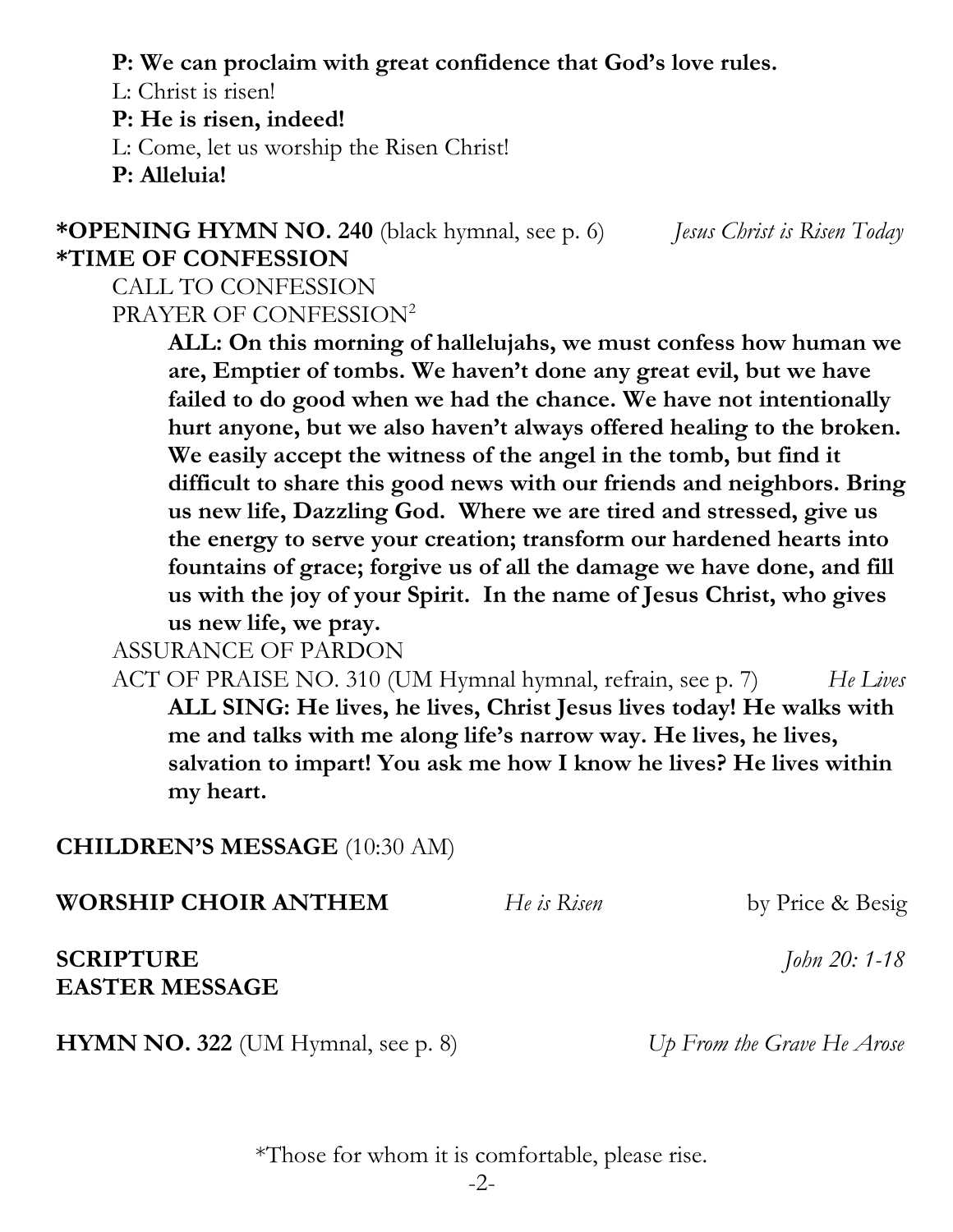#### **RESURRECTION PRAYERS**

#### **WORSHIP CHOIR ANTHEM** *The Lord is Risen This Morning* by Besig

#### **OFFERING**

CALL TO OFFERTORY OFFERTORY *Hosanna! Praise is Rising* by Baloche OFFERTORY RESPONSE NO. 245 (black hymnal, vs. 1 & 3)

*The Day of Resurrection*

**ALL SING: The day of resurrection! Earth tell it out abroad; the Passover of gladness, the Passover of God. From death to life eternal, from earth unto the sky, our Christ has brought us over with hymns of victory.**

**Now let the heavens be joyful, let earth its song begin, the whole world keep high triumph, and all that is therein. Let all things seen and unseen their notes of gladness blend, for Christ again has risen, our joy that has no end.**

\*PRAYER OF DEDICATION

#### **SACRAMENT OF HOLY COMMUNION**

#### INVITATION<sup>3</sup>

COMMUNION PRAYER<sup>4</sup>

L: May the God of Resurrection be with you!

#### **P: And also with you!**

L: This is the day to offer yourselves to God.

**P: We open our hearts to the One who fills them with grace.**

L: Join in the songs of celebration this day.

#### **P: Our voices praise the One who opens wide the gates of life.**

L: Christ, who was there before the universe was called into creation; Christ who was anticipated by the prophets and prepared for by the people...Together with those who see and believe, with those who stand and

question, together with all creation, we lift our Easter songs to you:

#### **ALL: Hallelujah! Life is stronger than death! The day of resurrection has come, scattering fear and gloom.**

REMEMBERING THE STORY

PRAYER OF CONSECRATION & THE LORD'S PRAYER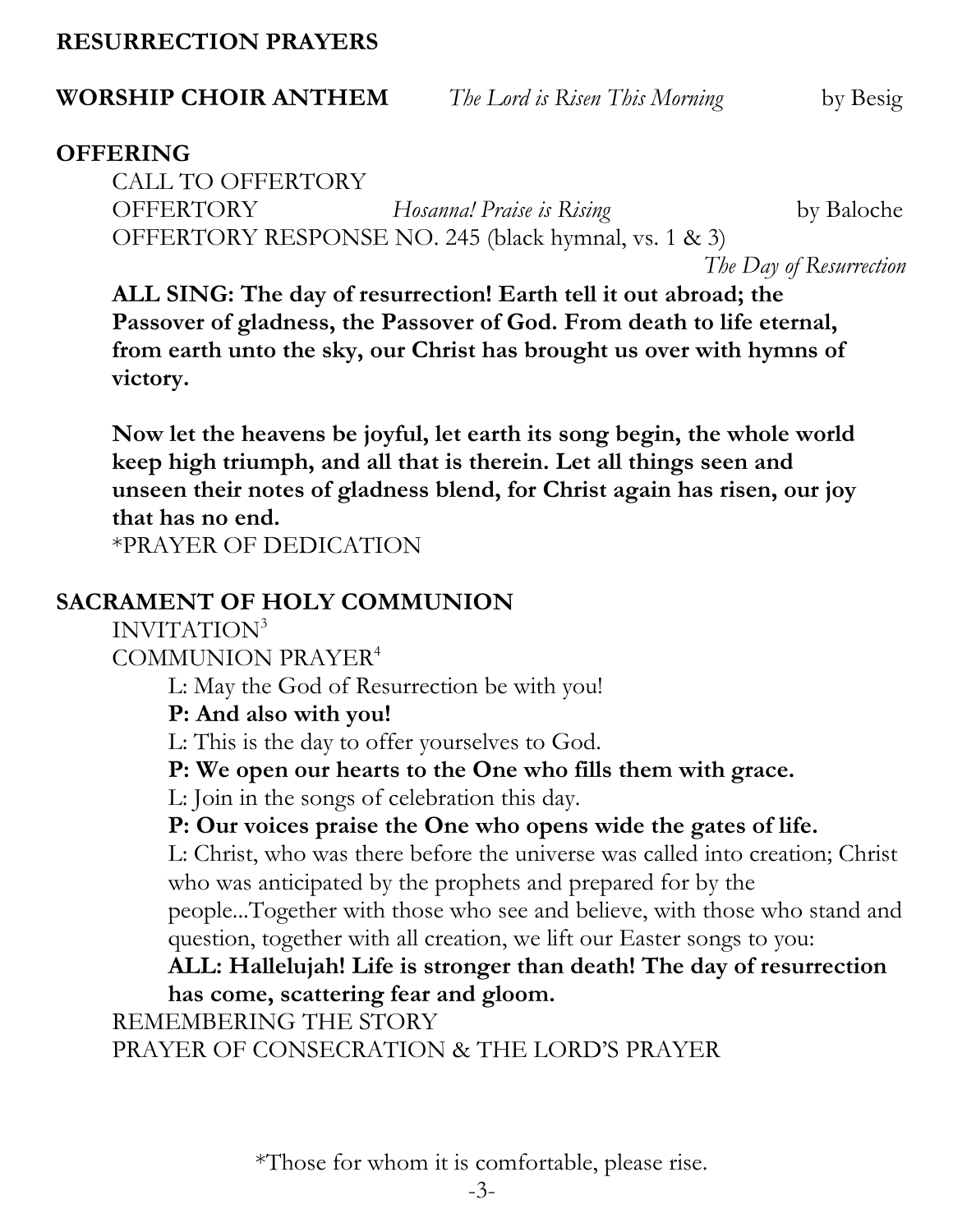**ALL: Our Father, who art in heaven, hallowed be thy Name. Thy kingdom come. Thy will be done, on earth as it is in heaven. Give us this day our daily bread. And forgive us our sins, as we forgive those who sin against us. And lead us not into temptation, but deliver us from evil. For thine is the kingdom, and the power, and the glory, forever. Amen.**

THE BREAD OF LIFE AND THE CUP OF BLESSING SHARING OF THE ELEMENTS (all cups contain grape juice)

*During the sharing of the elements, we will be singing various Easter hymns. Words for the songs will be listed on the screens. The hymnal numbers are also listed below if you'd prefer to use a hymnal. We will be singing the first verse of each hymn.*

> *I Come to the Garden Alone, #237 (black hymnal) Now the Green Blade Rises #238 (black hymnal) Joy Dawned Again on Easter Day #241 (black hymnal) Yours is the Glory, Resurrected One # 253 (black hymnal)*

#### PRAYER OF THANKSGIVING5

L: O Christ, we thank you for this feast of life. Fed by your love, and strengthened by your life; we humbly accept your call to go into this world to live with hope, and to share your joy.

**P: You commission us to feed as we have been fed, forgive as we have been forgiven, and love as we have been loved. Thanks be to God. Amen.**

**\*CLOSING HYMN NO. 233** (black hymnal) *Christ the Lord is Risen Today* **\*BENEDICTION**

#### **POSTLUDE** *Alleluia* by Mozart

<sup>1</sup>The Call to Worship is a combination of two liturgies. The first was written by Stephen Fearing and posted on Liturgy & Hymns by Stephen M. Fearing and found on https://re-

worship.blogspot.com/2017/04/call-to-worship-for-easter-morning.html, accessed on April 4, 2022 and the second was written by Nancy C. Townley and found on

https://www.ministrymatters.com/all/entry/3683/worship-connection-easter-sunday-2022, accessed on April 4, 2022.

<sup>2</sup>The prayer of confession was written by Thom Shuman and was posted on

https://www.liturgylink.net/2012/04/02/easter-confession/, accessed on March 23, 2021.

<sup>3</sup>The Invitation was written by Rev. Martha Spong and was published on her website,

https://marthaspong.com/2005/03/29/my\_last\_post\_wa/ and accessed on March 25, 2021.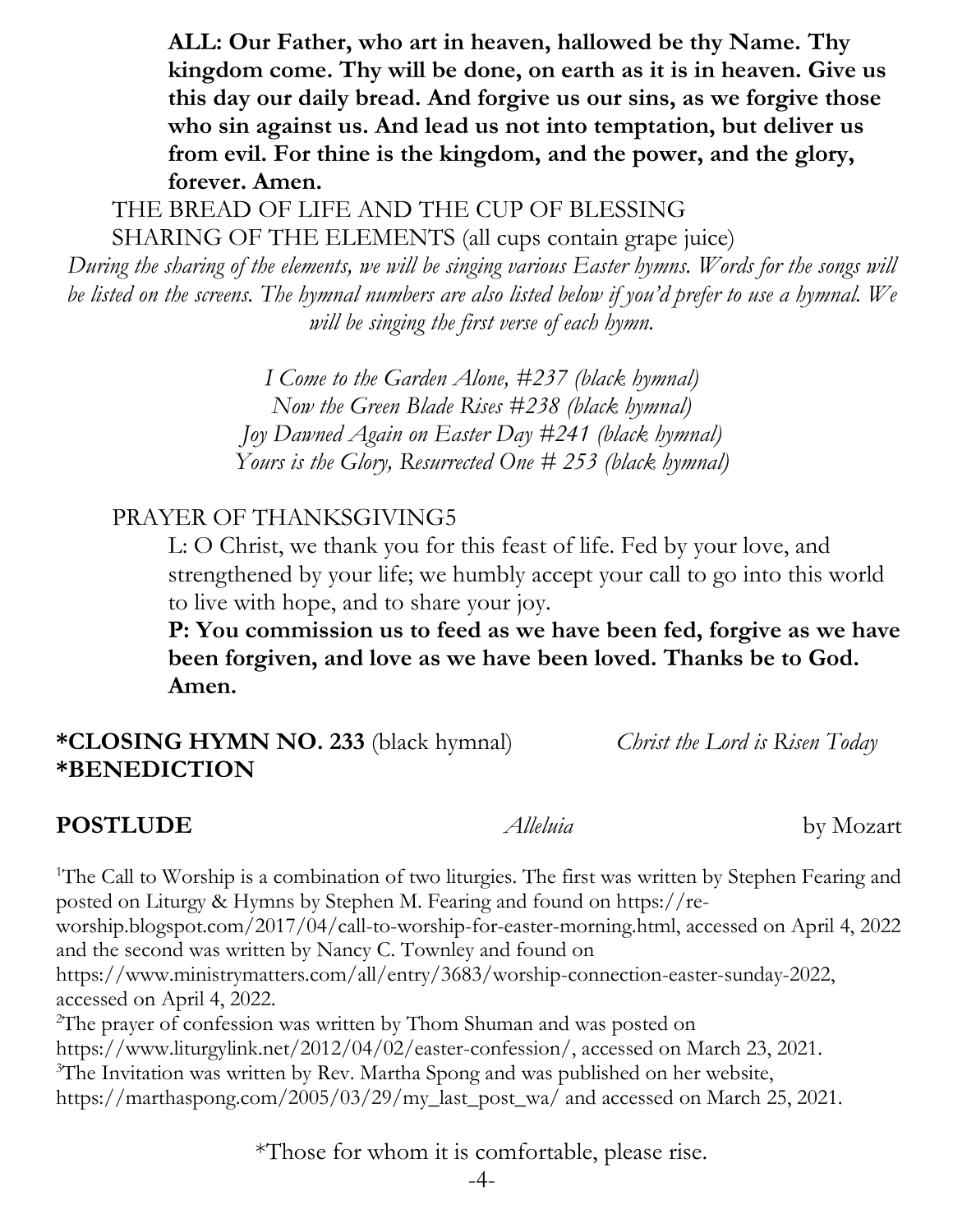<sup>4</sup>The Communion Prayer is an adaptation of two liturgies. One was written by Rev. Dr. Sheila Harvey Guillaume, pastor of Union Congregational Church in West Palm Beach and posted on https://www.ucc.org/worship-way/easter-day-april-4/. The second was written by Rev. Kevin Goldenbogen and posted on [http://worshipwell.church/2016/03/23/easter-communion-words-of-resurrection/.](http://worshipwell.church/2016/03/23/easter-communion-words-of-resurrection/)

Both websites were accessed on March 25, 2021.

<sup>5</sup>The Prayer of Thanksgiving was written by Rev. Dr. Sheila Harvey Guillaume, pastor of Union Congregational Church in West Palm Beach and posted on

https://www.ucc.org/worship-way/easter-day-april-4/ and accessed on March 25, 2021.

\*Music reproduced and licensed under CCLI License # 3220582 and Once License #A 725030. Streaming licensed under CCLI License #CSPL062300.

### **MT. ZION UCC WISHES TO ACKNOWLEDGE AND THANK…..**

Thank you to our Worship Choir & Brass Ensemble for combining their talents and blessing us with their gifts today.

#### **Worship Choir**

| <u>Soprano</u>                            | Alto          | <b>Bass</b>               |
|-------------------------------------------|---------------|---------------------------|
| Deborah Butcher Brenda Beyer<br>Barb Neff | Paula Strayer | Tom Bair<br>Braden Bicher |
| Lana Fritz                                |               |                           |

#### **Brass Ensemble**

Mason DeMers Catie Kiefer Missy Kiefer Jordyn Myers Sam Neff

8 AM Welcome Team and Communion Servers: The Dallam family, Rick & Cindy Hogentogler

8 AM Hospitality Table Coordinator: Carol Bair

8 AM Sound Tech: John Schriver

8 AM Video Tech: Jack Herlocker

10:30 AM Welcome Team and Communion Servers: Tori Everhart, Melissa Shindler,

Tammy Gordon, & Carol Hartman

10:30 AM Hospitality Table Coordinators: Faye Heal & Dawn Almoney

10:30 AM Sound Tech: John Schriver

10:30 AM Video Tech: Jack Herlocker

10:30 AM Camera Tech: Jim Firestone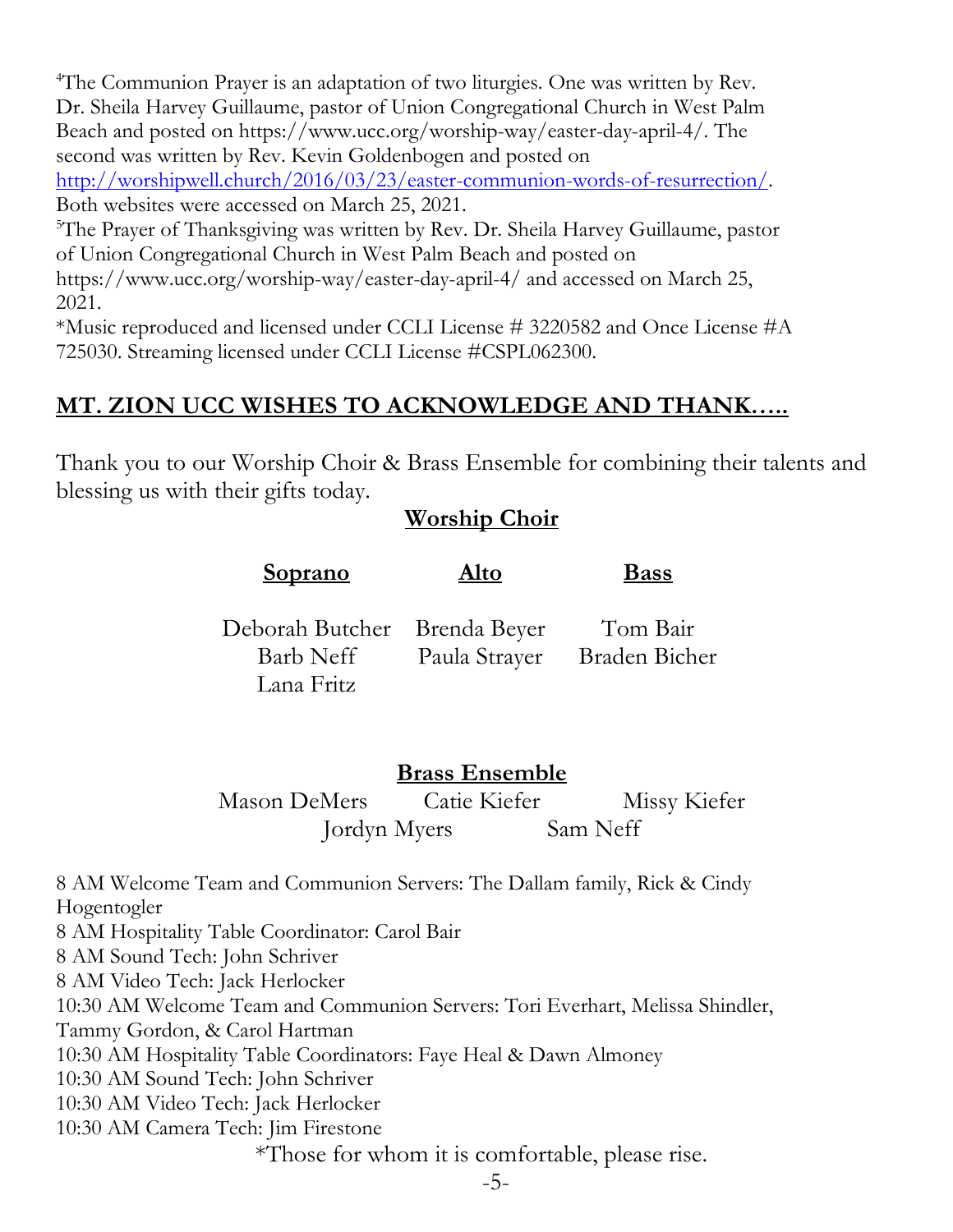### Jesus Christ is Risen Today

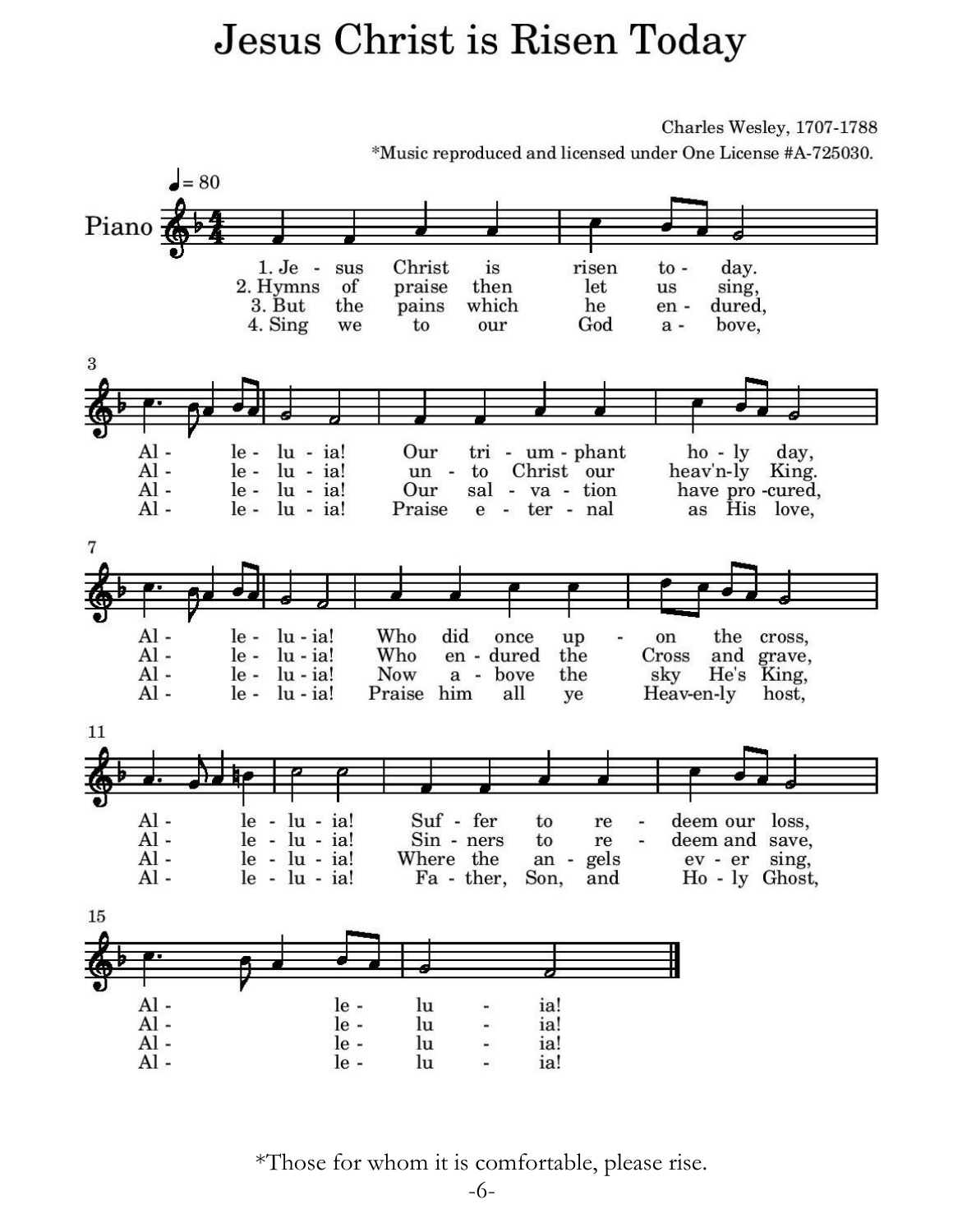# He Lives (Refrain)

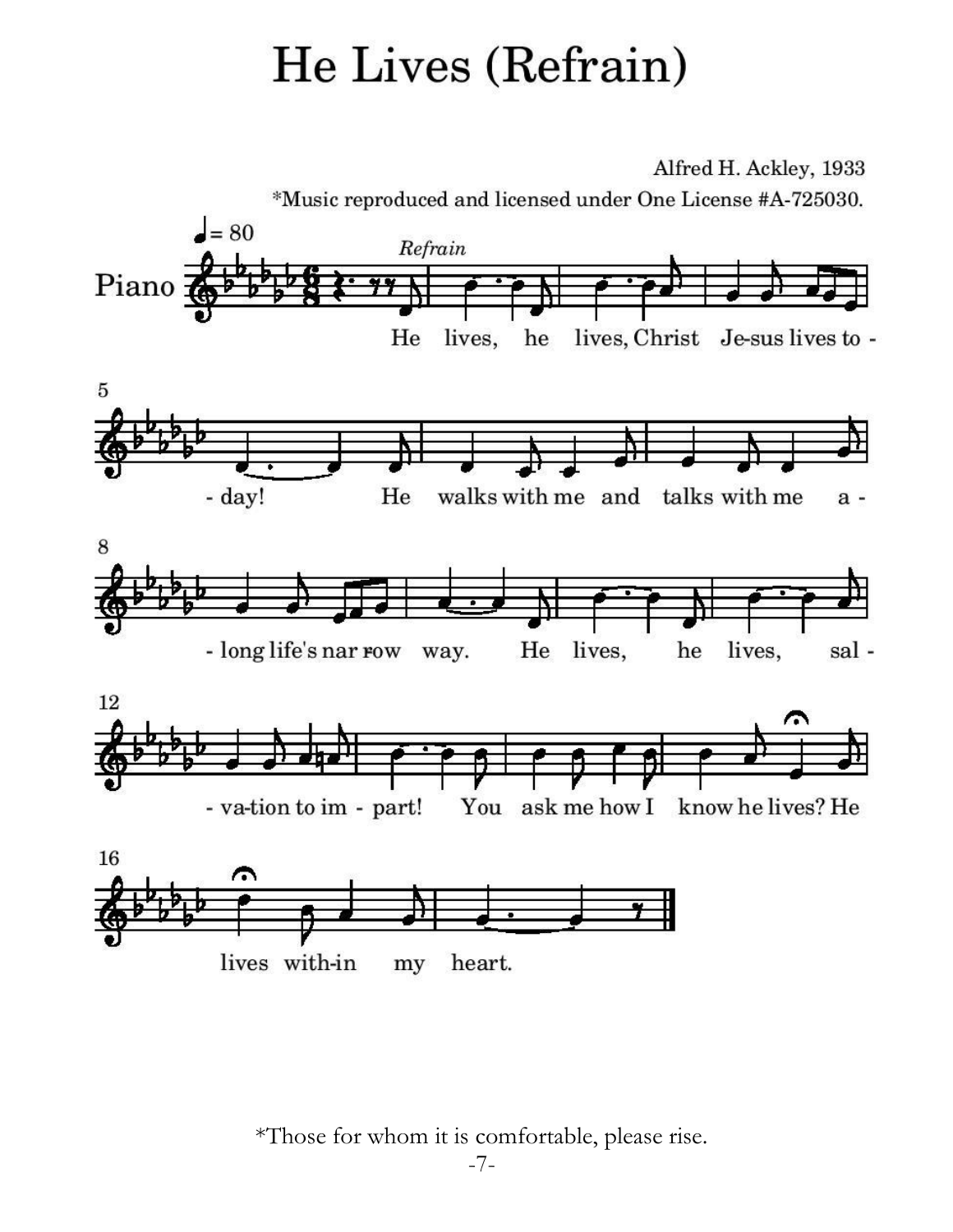## Up from the Grave He Arose

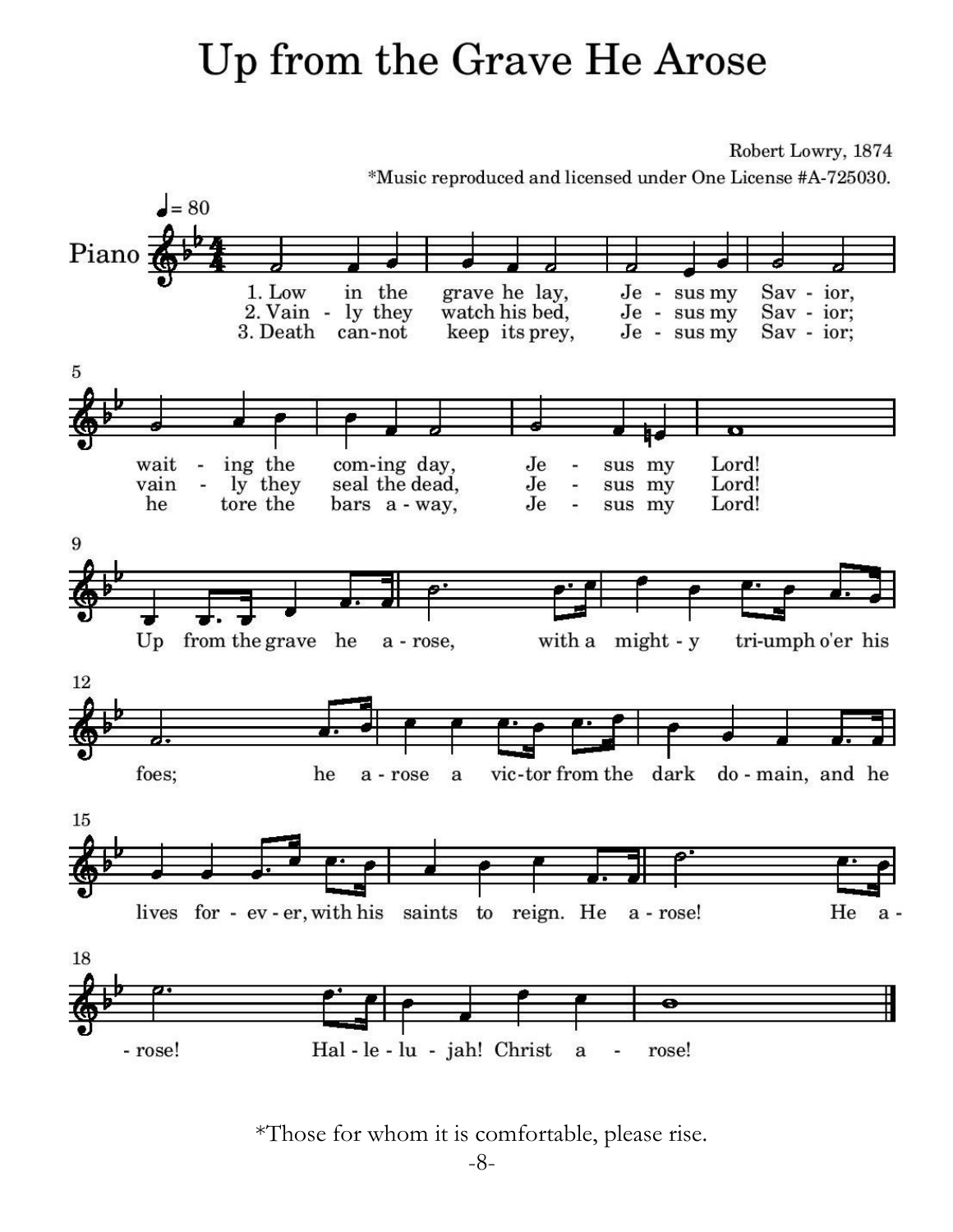### The Day of Resurrection

Henry T. Smart, 1836

\*Music reproduced and licensed under One License #A-725030.  $= 80$ Piano 1. The day of res - ur - rec - tion! Earth, tell it out  $a -$ 2. Our hearts be pure from vil, that we may see  $e$ a -3. Now let the heavens be joy - ful, let earth its song be - $\sqrt{5}$ of glad-ness, the Pass-o-ver of - broad; the  $Pass - o - ver$ God. From Christ who reigns e - ter - nal the in res-ur-rec-tion light; We - right  $-$  gin, the whole world keeps high tri-umph, and all that is there - in; Let 10 death to life nal, from earth un - to the sky, tere our for the lis - ten teach ings once heard so calm and plain, for all things seen and unseen their notes of glad-ness blend,  $_{\rm for}$ 14 Christ has brought us ver with hymns of vic-to  $\mathbf{0}$ ry.  $\overline{a}$ we, too, want to fol low and raise the vic-tor strain.  $\bullet$ Christ a - gain has ris en, our joy that has no end.  $\pi$